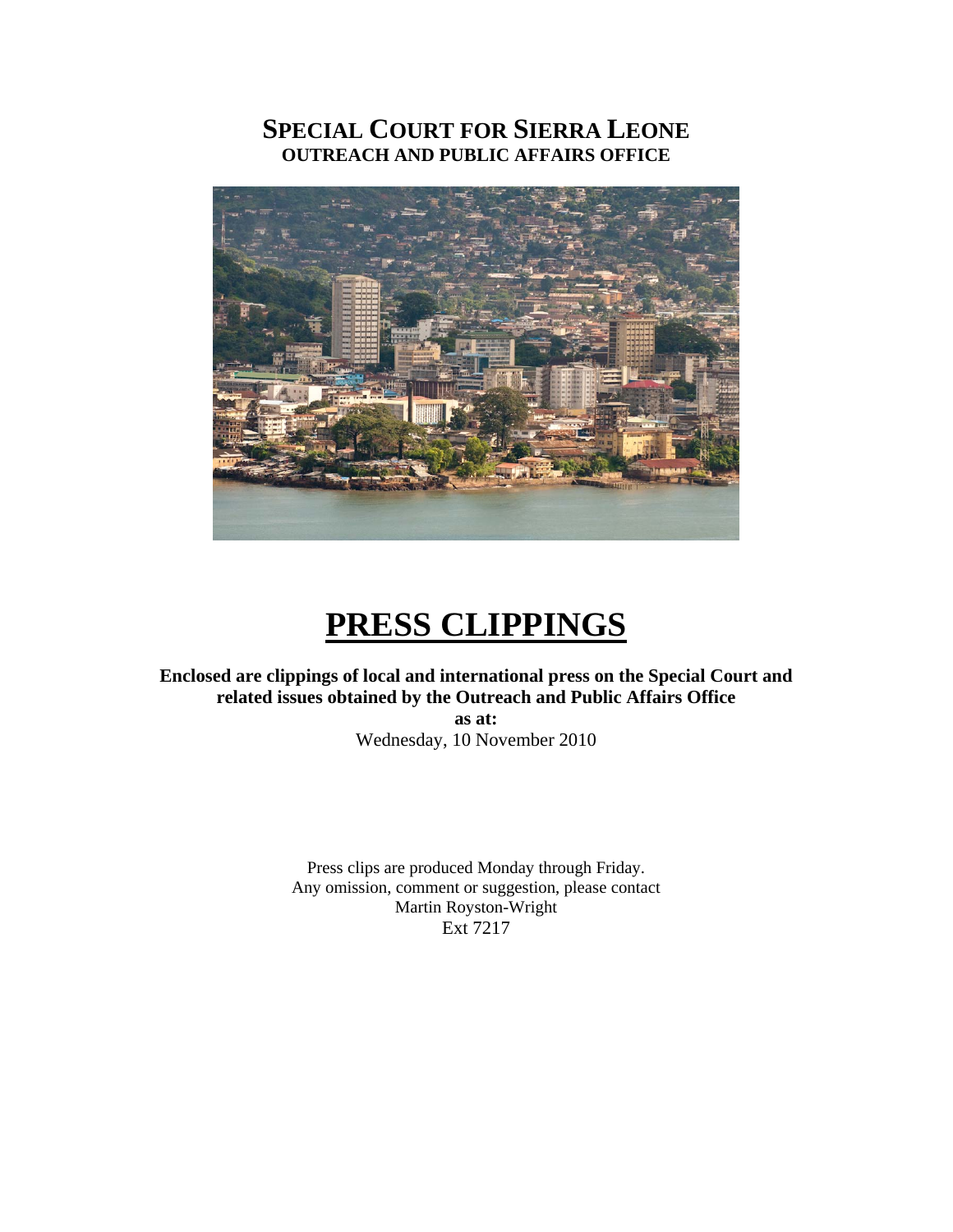| <b>Local News</b> |  |
|-------------------|--|
| Page 3            |  |
|                   |  |
| Pages 4-5         |  |
| Pages 6-7         |  |
| Pages 8-13        |  |
| Page 14           |  |
| Page 15           |  |
| Page 16           |  |
| Pages 17-18       |  |
|                   |  |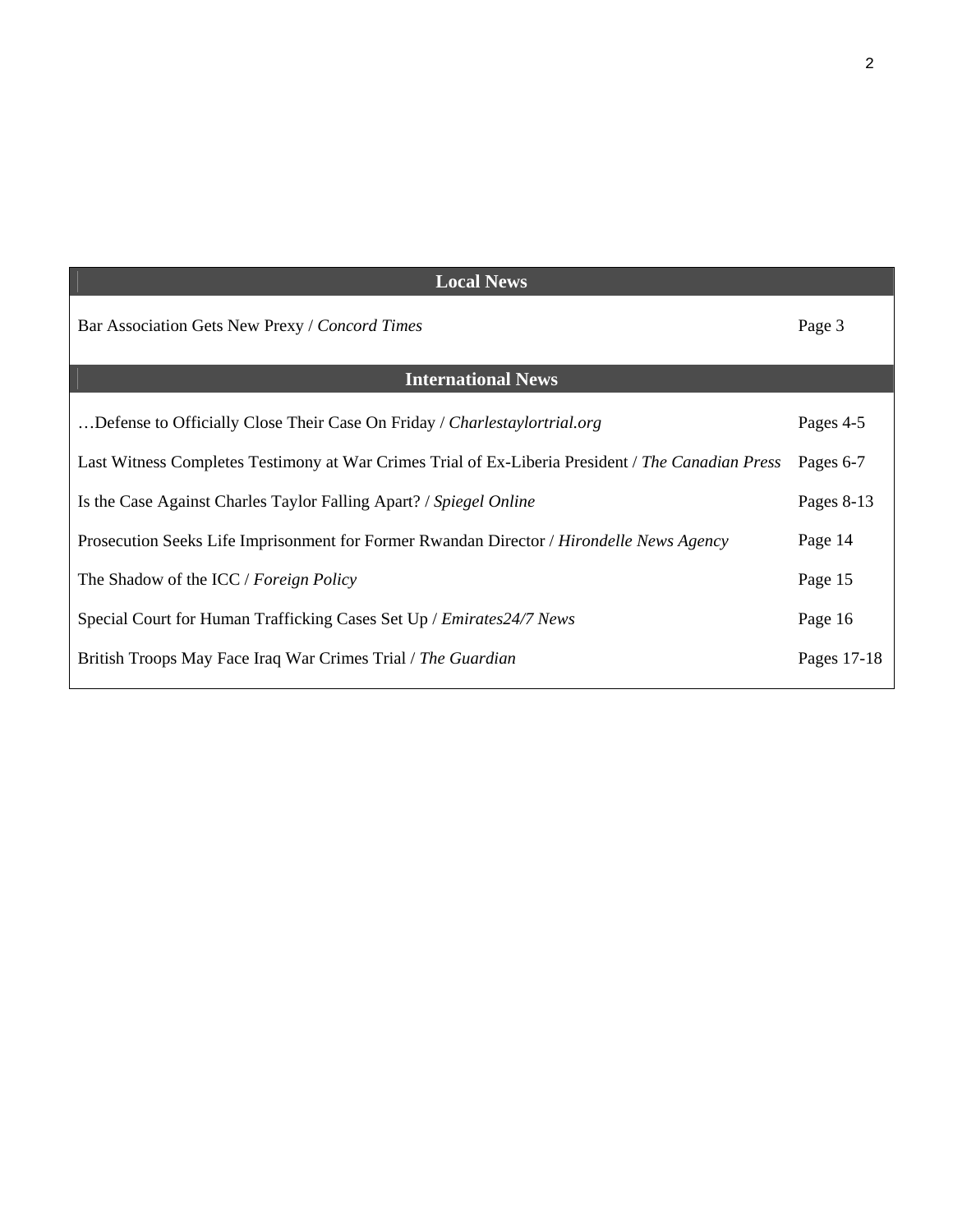# Concord Times (Freetown)

Tuesday, 9 November 2010

#### **Sierra Leone: Bar Association Gets New Prexy**

#### Chrispin Davies

Freetown — Following the appointment of the former president of the Bar Association of Sierra Leone, Joseph Fitzgerald Kamara as the commissioner for the anti-corruption commission, a just concluded byelection has made Reginald Fynn Esq. the new president of the Bar Association.

Speaking to this press, lawyer Fynn expressed happiness over his election as the new president of the Bar. He explained that he was called to the Bar in 1998 and that he had been practising for the past twelve years with no bad record. He went on to say that if he hadn't been doing his work well his colleagues would not have voted for him and that he is relatively a young lawyer considering the fact that there are other lawyers who are much more senior than him.

Lawyer Fynn has served the association in various executive positions such as assistant treasurer, treasurer, general secretary and vice president. He said he is very well determined to transform the association into a much better one by way of doing so many great things just like his predecessor whom he owes great respect for.

He said as the association is normally known for taking up human rights issues, they will through his leadership be looking at other areas like being involved in developmental programmes, commenting on the running of the judiciary, economic development and also how the executive is carrying itself.

He went on to say that as the Bar is currently engaged in a project which provides legal aid for the poor and less privileged which he takes very seriously, he will also be continuing the gender and sexual based violence issue that the former president started during his tenure of office.

He said as current president of the Sierra Leone Bar Association he will not only be working in the interest of making a mark for himself but for that of the association so that its name will be placed higher than it is now.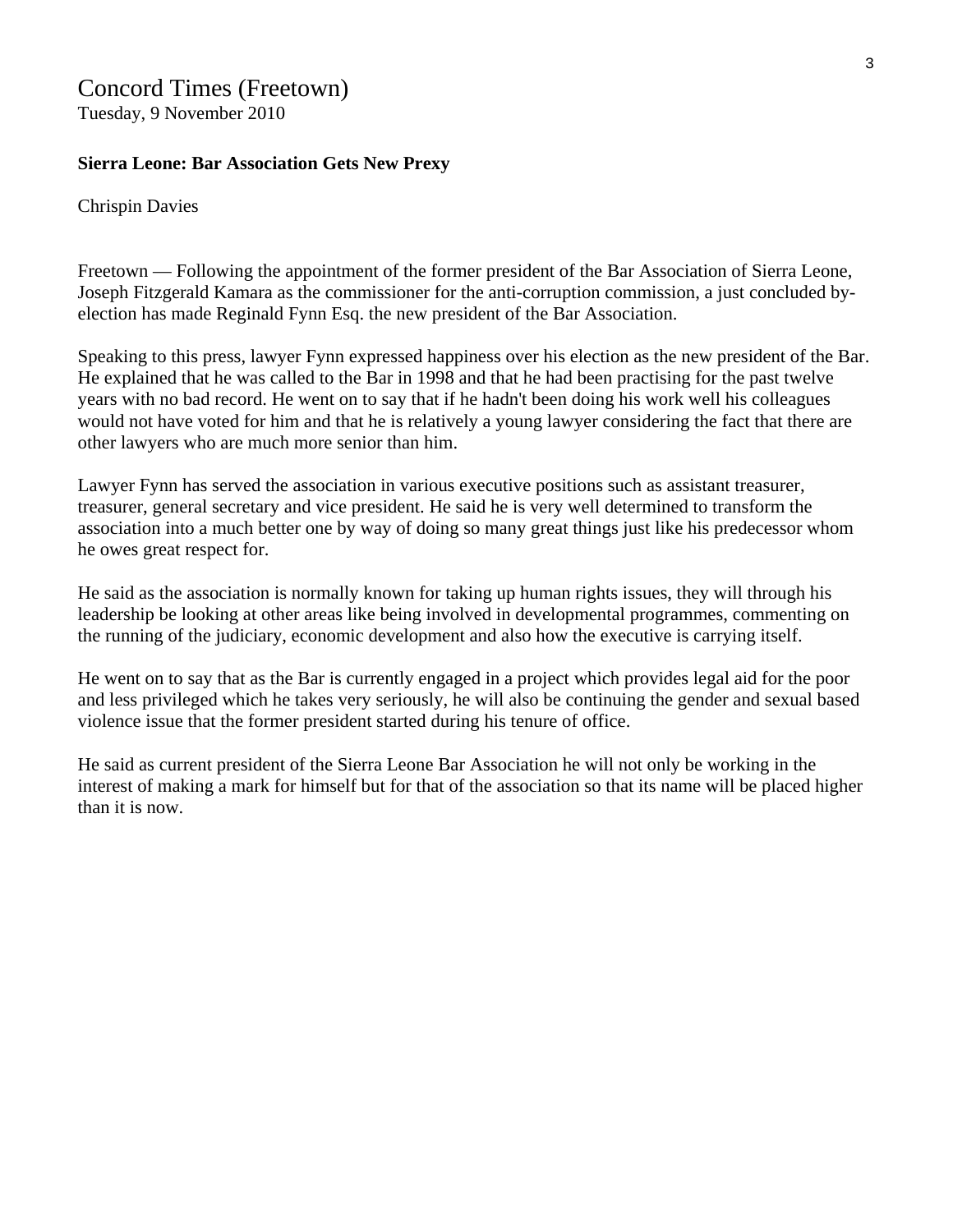# Charlestaylortrial.org (The Hague) Tuesday, 9 November 2010

# **Liberia: Last Witness Concludes His Testimony, Defense to Officially Close Their Case On Friday**

Alpha Sesay

Sam Flomo Kolleh, a Liberian national and former member of Sierra Leone's Revolutionary United Front (RUF) rebel group, concluded his evidence today in The Hague as the last live witness in the trial of former Liberian president Charles Taylor. The conclusion of Mr. Kolleh's evidence paves the way for defense lawyers to officially close Mr. Taylor's defense on Friday, November 12, 2010.

Mr. Kolleh's evidence, which commenced last week Monday, focused on rebutting prosecution evidence that Mr. Taylor was responsible for providing support to RUF rebels in Sierra Leone during that country's 11 year civil conflict. Mr. Kolleh also alleged that he had been intimated and bribed by prosecutors for him to tell lies against Mr. Taylor.

Under cross-examination, prosecutors have tried to establish that Mr. Kolleh lied in the statements he made to prosecutors before he became a defense witness and that allegations that he was coerced to tell lies against Mr. Taylor are false. Mr. Kolleh denied the prosecution claims, telling the court that when he met with prosecutors, he gave false information about his name and participation in the war because he was afraid that he would be prosecuted.

As prosecution counsel Nicholas Koumjian concluded the witness's cross-examination today, he emphasized that Mr. Taylor was responsible for the war that took place in Sierra Leone, an assertion that the witness denied.

"The war in Sierra Leone was promoted by the man who set up Camp Naama...you know who that man was and it was Charles Taylor, don't you?" Mr. Koumjian asked the witness.

"No sir," the witness responded.

In reference to a statement earlier on made by the witness that "the war in Sierra Leone was not made by human beings, it was made by God," Mr. Koumjian put to the witness that "It was a human being - Charles Taylor, that made all that possible," to which the witness responded, "No sir."

Mr. Koumjian also pressed the witness about the statements he made to prosecutors, saying that the witness had lied in order to protect Mr. Taylor. In his statement to prosecutors, the witness said that his name was Sam Mustapha Koroma and that he was not captured by Mr. Taylor's National Patriotic Front of Liberia (NPFL) rebels in Liberia but rather by RUF rebels in Sierra Leone under the command of a man named Tunkara. In his present testimony, he has said that his real name is "Sam Flomo Kolleh" and that he was captured by NPFL rebels in Liberia and trained at Camp Naama before the invasion of Sierra Leone.

"I told you earlier on that I was scared. That's why I changed my name. I've told you this over three different times," Mr. Kolleh said when put to him that he had lied about his name to Prosecutors.

"You lied in all of your interviews with the prosecution by saying, not the truth that you were captured by the NPFL in Liberia, but that you were captured by Tunkara in Sierra Leone?" Mr. Koumjian asked witness again.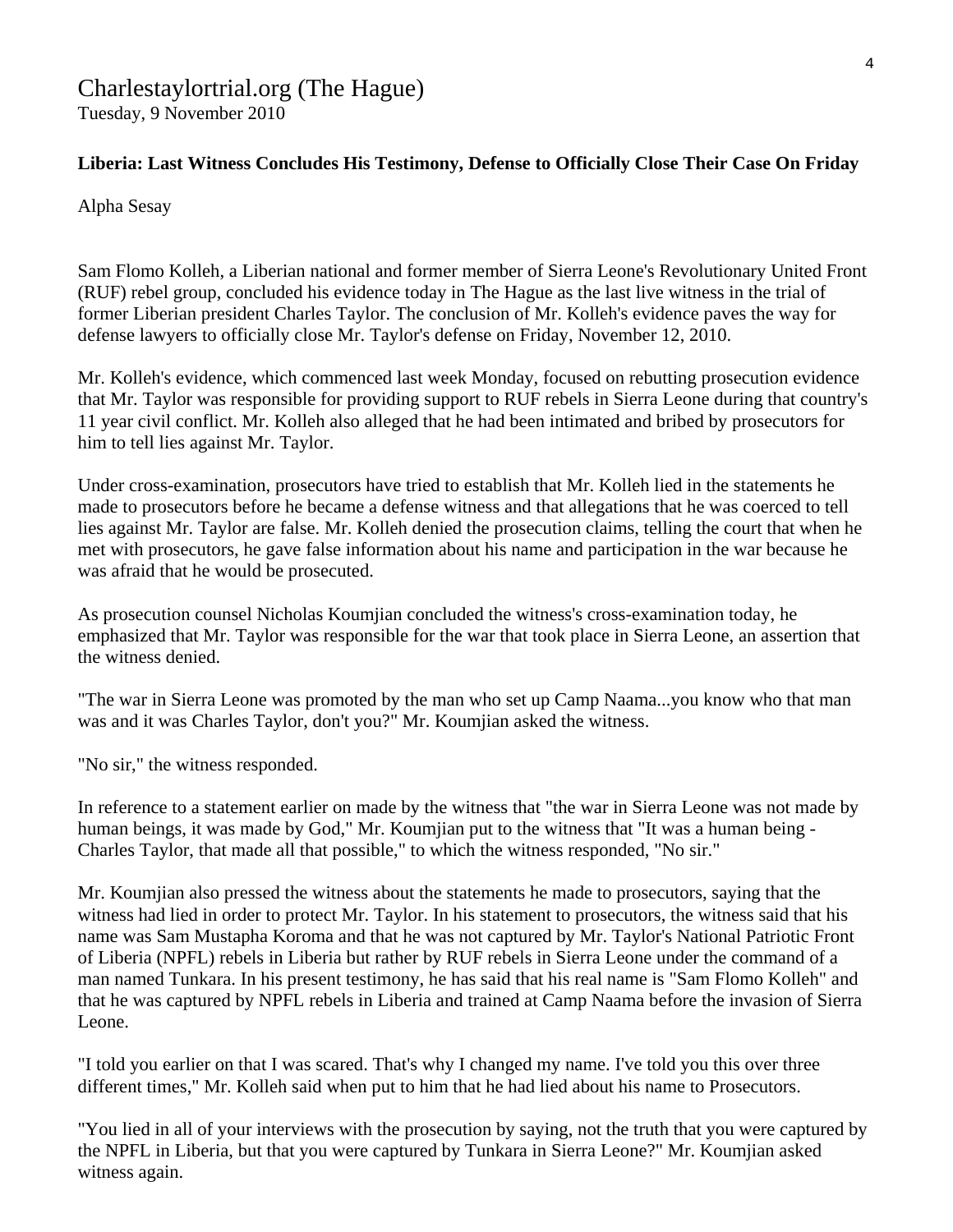In his response, the witness said, "I told you I lied because of fear."

When put to him that he lied in order to protect Mr. Taylor, the witness said, "No, that was not the reason."

Mr. Koumjian also pointed out that in his first meeting with defense lawyers for Mr. Taylor, the witness did not tell them that he had been threatened and bribed by prosecutors to lie against Mr. Taylor.

"That's something you have made up since May 2010 as the case has become more desperate for the defence," Mr. Koumjian said.

"No." the witness responded.

As he was reexamined by Mr. Taylor's defense counsel, Terry Munyard, the witness denied any relationship with Mr. Taylor as alleged in a report of the non-governmental organization Global Witness.

Mr. Munyard read that in the Global Witness report of 2002 to 2003, it is stated, "A Liberian by the name of Sam Kolleh, a close associate to Charles Taylor has changed his name to Sam Koroma to appear Sierra Leonean."

When asked by Mr. Munyard whether he is a "close associate to Charles Taylor," the witness said, "No sir," adding that he has "never met Mr. Taylor in person before."

The witness reiterated that he only changed his name because of fear and on the question of why he specifically chose that name "Sam Mustapha Koroma," he said, "It was the name of my step-father...a Sierra Leonean."

As the witness made his exit from the court room, both prosecution and defense lawyers filed several documents to be admitted into evidence.

The trial is adjourned until Friday, November 12, for the formal closure of the defense case.

Mr. Kolleh is the 21st witness to have testified for Mr. Taylor, after prosecutors had presented more than 90 witness to testify against the former Liberian president. The testimonies of prosecution witnesses dealt with the crimes that were committed in Sierra Leone by RUF rebels and Mr. Taylor's alleged support to the RUF rebels and his alleged involvement in planning and implementing a campaign of terror in Sierra Leone. This, according to prosecutors forms part of a joint criminal enterprise that was formed by Mr. Taylor and rebel forces in Sierra Leone. Mr. Taylor's 21 witnesses have made attempts to rebut the evidence of prosecution witnesses and establish that his involvement in the conflict in Sierra Leone was only for peaceful purposes in that West African country.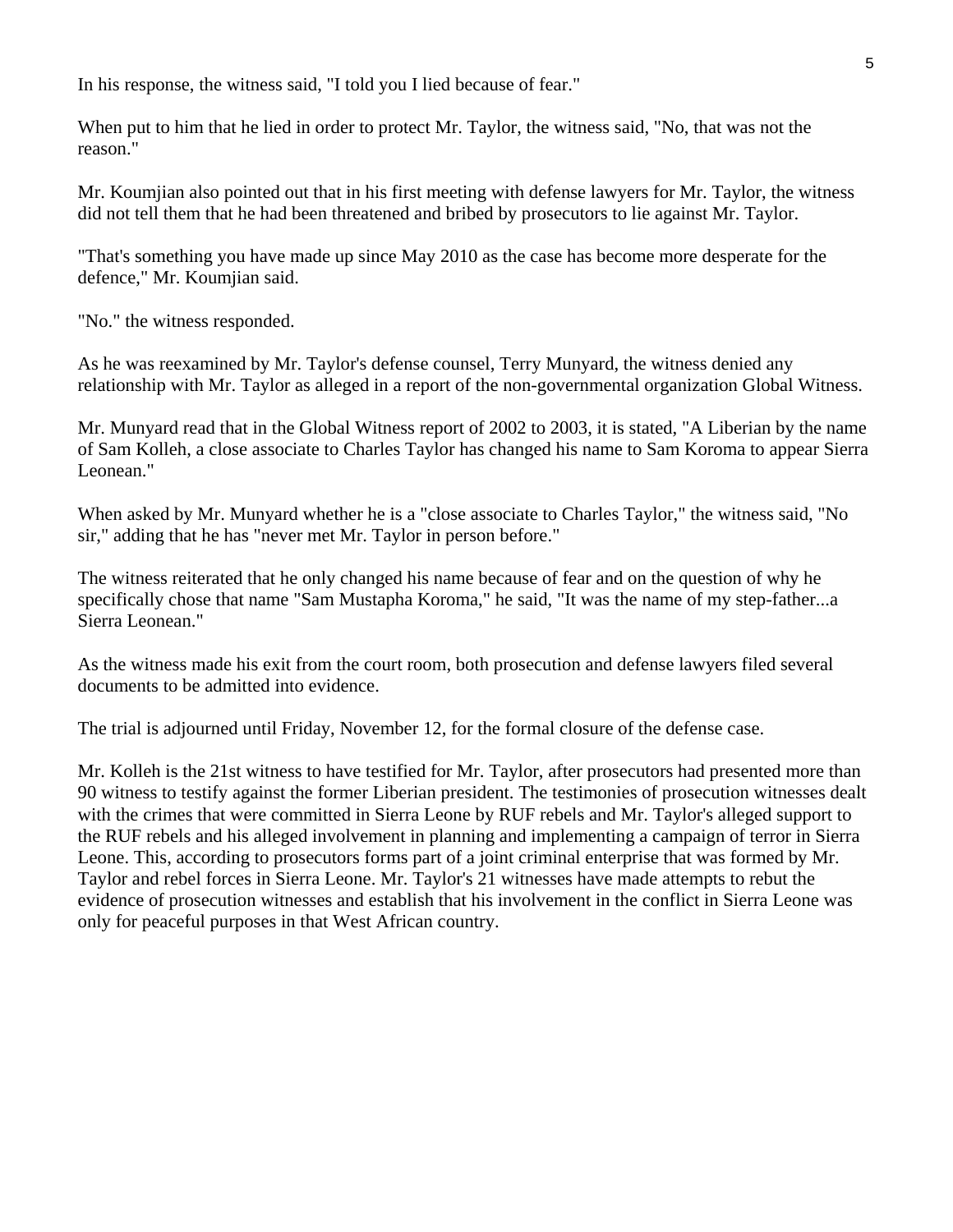# **Last witness completes testimony at war crimes trial of ex-Liberia president Charles Taylor**

By Mike Corder (CP)

LEIDSCHENDAM, Netherlands — The war crimes trial of former Liberian President Charles Taylor approached a conclusion Tuesday with the close of witness testimony, amid mutual accusations by a former Sierra Leone rebel and prosecutors of seeking to subvert the landmark case.

Sam Kolleh, an ex-member of the Revolutionary United Front (RUF) rebel group, was the last of 21 defence witnesses to testify in the Special Court of Sierra Leone's final trial.

The marathon case has shone a spotlight on atrocities committed by rebels during Sierra Leone's 1992- 2002 civil war such as the amputations of limbs by rebels that became the conflict's grisly trademark.

Prosecutors say Taylor armed and supported the RUF, one of the most notorious rebel groups, in exchange for so-called blood diamonds mined by slave labourers in Sierra Leone.

From his presidential palace in Liberia's capital Monrovia, Taylor allegedly supplied not only arms and ammunition to the RUF but also drugs and alcohol given to child soldiers to desensitize them to the horrors of the war they were forced to fight.

In months on the witness stand testifying in his own defence, Taylor denied the allegations and cast himself instead as a statesman and peacemaker in the troubled West African region.

In his testimony, Kolleh also insisted Taylor did not arm the RUF and said they obtained weapons from another rebel group in Liberia.

He also claimed that court officials tried to bribe and threaten him to testify that rebels gave Taylor diamonds.

Kolleh, however, undermined his credibility by admitting that he lied during three different interviews with prosecution investigators.

Prosecution lawyer Nicholas Koumjian rejected the bribery and threat claims, calling them "something you have made up since May, as this case has gotten more and more desperate for the defence."

Taylor has pleaded not guilty to 11 charges of war crimes and crimes against humanity including murder, rape, sexual enslavement and recruiting child soldiers.

Defence and prosecution attorneys will now prepare closing statements summing up their cases, to be presented Feb. 8-11, before judges retire to consider their verdicts.

Among harrowing testimony at the trial, one witness described how a villager had his fingers hacked off and strung together to make a necklace before being shot; another witness recalled how rebels disemboweled a prisoner and used the intestines as ropes at a roadblock.

The trial started nearly three and a half years ago with Taylor boycotting the proceedings and firing his lawyer, saying he did not have enough time or money to prepare his defence and claiming he was being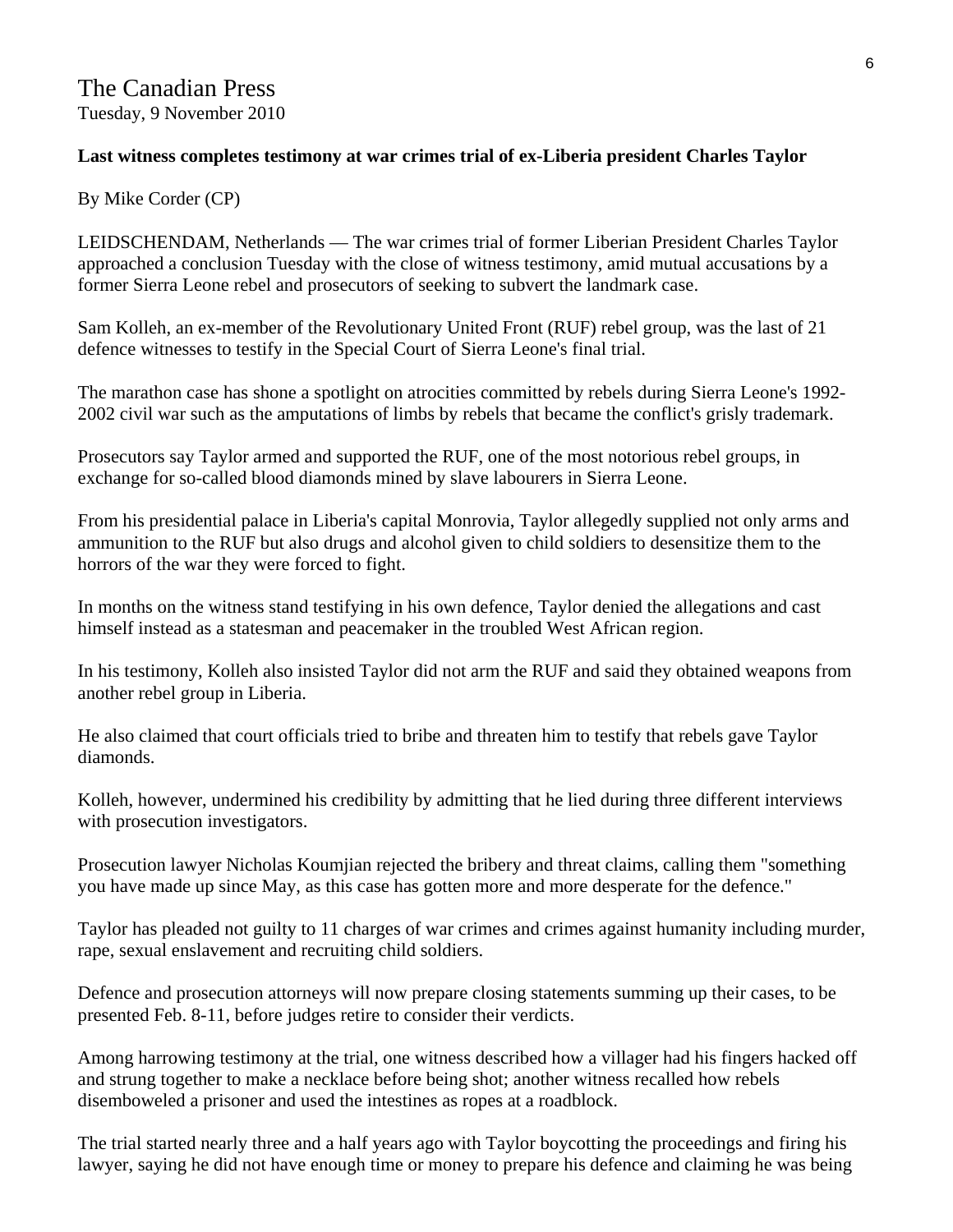railroaded to a conviction. The first witnesses only appeared at the trial in January 2008 after Taylor had hired new lawyers.

The defence case was sensationally interrupted by the court's decision to subpoena supermodel Naomi Campbell to testify about claims Taylor gave her rough diamonds at a 1997 party at Nelson Mandela's presidential mansion in South Africa.

Campbell said she was given diamonds, but said she did not know they were a gift from Taylor.

Eight rebel leaders have been tried, convicted and sentenced to prison terms ranging from 15 to 52 years by the Sierra Leone court. Those trials were held at the court's headquarters in the Sierra Leone capital, Freetown. Taylor's trial was shifted to The Hague because of security fears.

*Copyright © 2010 The Canadian Press. All rights reserved.*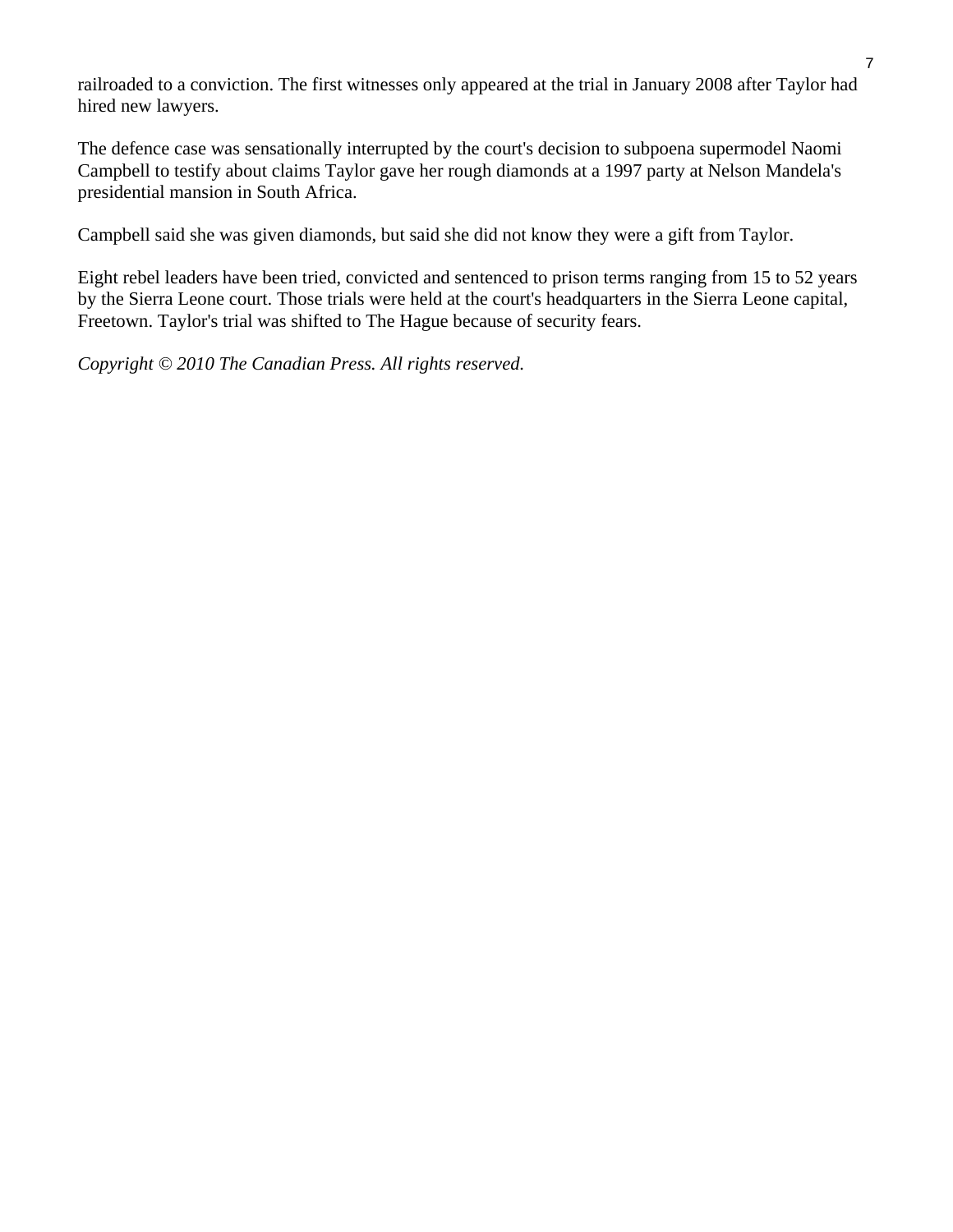## **Is the Case Against Charles Taylor Falling Apart?**

By [Thomas Darnstädt](mailto:Thomas_Darnst%C3%A4dt@spiegel.de) and Jan Puhl

Former Liberian President Charles Taylor has been on trial in The Hague for the last three years. The International Criminal Court accuses him of mass murder, rape and acts of terror. But the most promising prospect of using international law to punish a former dictator is threatening to fail.

The court is not spared anything, including this cross-examination on the subject of cannibalism.

Question: "How do you prepare a human being for a pot?" The witness: "We lay you down, slit your throat und butcher you and throw your head away, your intestines."

This is more than the court wants to hear. The audience turns away in disgust.

"With pepper and salt," the witness adds.

These are scenes from a nightmare that never seems to end. The trial of Charles Taylor, the former president of Liberia, before the Special Court for Sierra Leone in The Hague has been underway for more than three years - without palpable results.

Crimes against humanity, mass murder, rape, mutilation, the blame for the massacres that took place during the civil war that raged in neighboring Sierra Leone between 1991 and 2002: the charges against the African politician are as massive as the prosecutors' ambition to force a murderous head of state to atone for his crimes for the first time in history. But the more unbearable the details of this bloody African conflict become in the neon-lit courtroom, the more agonizing is the game of guilt and atonement, and the more untouchable this former president, in his silver-gray tie, gray suit and white pocket handkerchief, becomes.

Nothing seems to stick to this defendant. Cannibalism? Taylor feigns disgust. What does he have to do with such atrocities, he asks?

More than 90 witnesses have already testified. The [International Criminal Court](http://www.spiegel.de/international/world/0,1518,601258,00.html) in The Hague is currently in the process of hearing the last of the oral evidence, and the man who was almost certain of taking his place in history as the " [Butcher of Monrovia](http://www.spiegel.de/international/world/0,1518,526692,00.html)" appears to be emerging as a winner, at least for now.

In Freetown, the devastated capital of Sierra Leone, where the ravages of the civil war continue to shape the misery of everyday life, and where the country's war crimes tribunal has its headquarters between NATO barbed fire fences, mutilated victims follow the Internet broadcasts from faraway The Hague with trepidation. Musa Mewa, a journalist, senses that a catastrophe is unfolding in Europe. If Taylor is not punished for the suffering that the people in his native West Africa still endure today, it will be "the end of justice," says Mewa.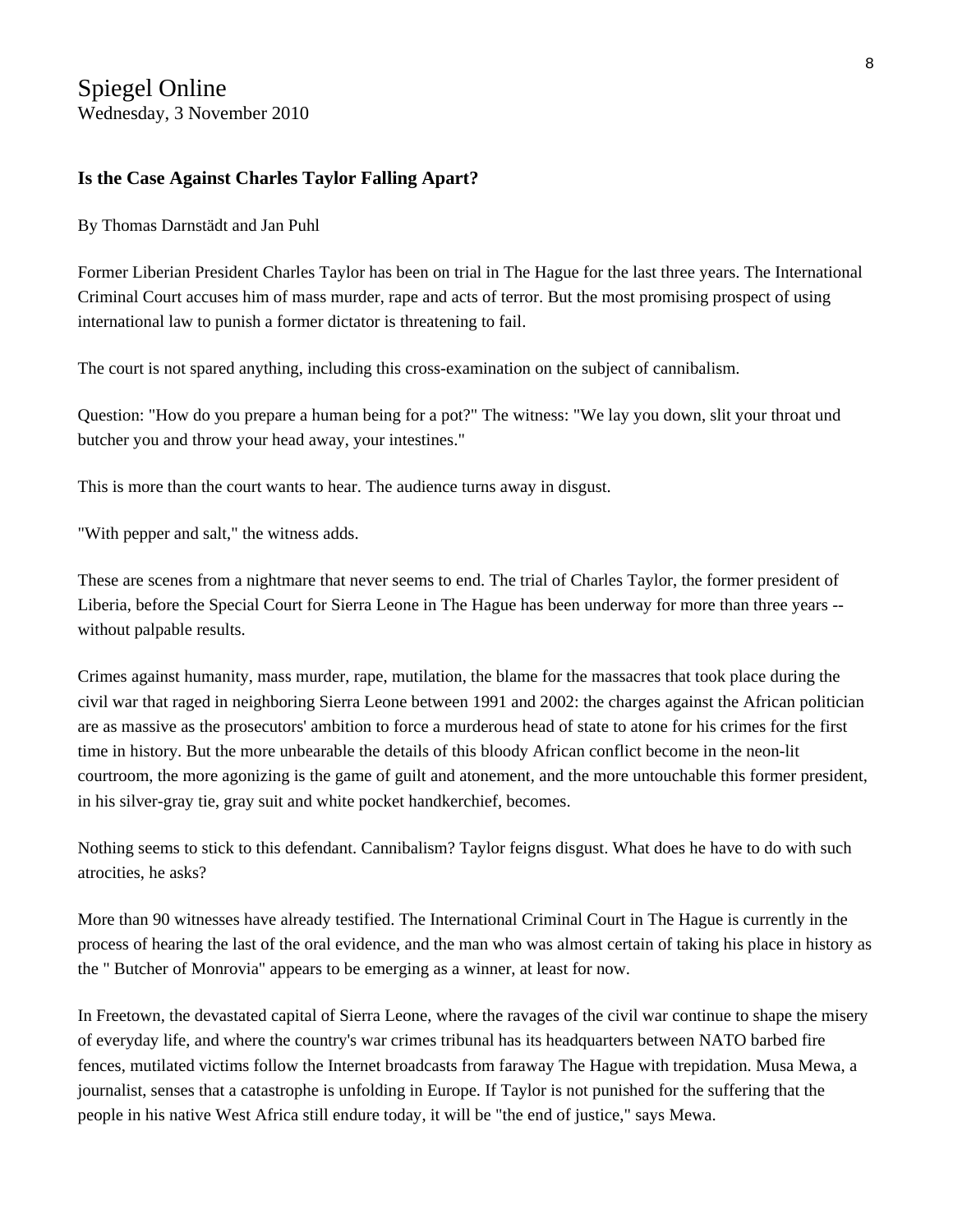#### **Gangsters of World Politics**

Peace through justice: Using a formula established in 1945 during the Nuremberg trials of the surviving perpetrators of Nazi atrocities, international courts have been trying for almost 20 years to make the worst gangsters of world politics, tyrants and war criminals alike, accountable for their crimes.

In 2006, the International Criminal Tribunal for the Former Yugoslavia failed in its attempt to convict former Serbian dictator Slobodan Milosevic. The defendant died of a heart attack before the court could fully process the completely overloaded indictment against him. The prospects of bringing [Omar al-Bashir,](http://www.spiegel.de/international/world/0,1518,565924,00.html) the president of Sudan, before the International Criminal Court are also slim. Although the court has issued an arrest warrant against the tyrant, he remains untouchable in the Sudanese capital Khartoum, where he continues his dictatorial rule.

Now the Taylor trial, seen as the most promising of such cases to date, threatens to fall apart in The Hague. In the worst case, the Taylor trial could reveal to the world that it's impossible to measure national leaders by the yardstick of the law.

Stephen Rapp, the chief prosecutor in the Taylor trial until a year ago and now an advisor in the United States State Department, must already regret the bold statement he made after the defense had submitted its evidence: "It has been demonstrated that it is possible to prosecute a former chief of state in a trial that is fair and efficient, even where the indictment covers wide-ranging crimes."

Rapp's self-praise was "overstated and entirely premature," experts at the University of California, Berkeley, who have monitored and analyzed the trial for years, said recently. In a study, the international law experts accuse the judges and prosecutors in the case of making serious mistakes. They characterize the often insensitive treatment of victims who were willing to testify as "surprising and disappointing" and the prosecutors' financial payments to key witnesses as irritating.

According to the Berkeley study, the "excessive delay" of the apparently overwhelmed court in reaching important interim decisions can be attributed to the "apparent violation of the defendant's fair trial rights." The defendant as a victim of an overly zealous judiciary? The gray-haired man, wearing cufflinks in the shape of the African continent, can lean back and relax.

The prosecution's biggest challenge has not been to provide the court with evidence of the horrors of the civil war in Sierra Leone. No one doubts that the 1990s uprising by the "Revolutionary United Front" (RUF), under its bloodthirsty leader Foday Sankoh, claimed far more than 100,000 lives. The death squads that mowed down entire villages for the RUF referred to their operation as "No Living Thing." The gruesome details are collected in 42,000 pages of evidentiary material. They include accounts of children butchering their own parents on Sankoh's orders, mass rapes and ritual bloodbaths.

#### **Amputees Living in Misery**

The rebels chopped off the arms, legs or all the limbs of thousands of people. A population of amputees lives a life of misery in the slums of Freetown today. In a degrading procedure, some were even forced to parade their mutilations before the court in The Hague. Mothers broke down in tears when called upon to describe to the court how their children were murdered.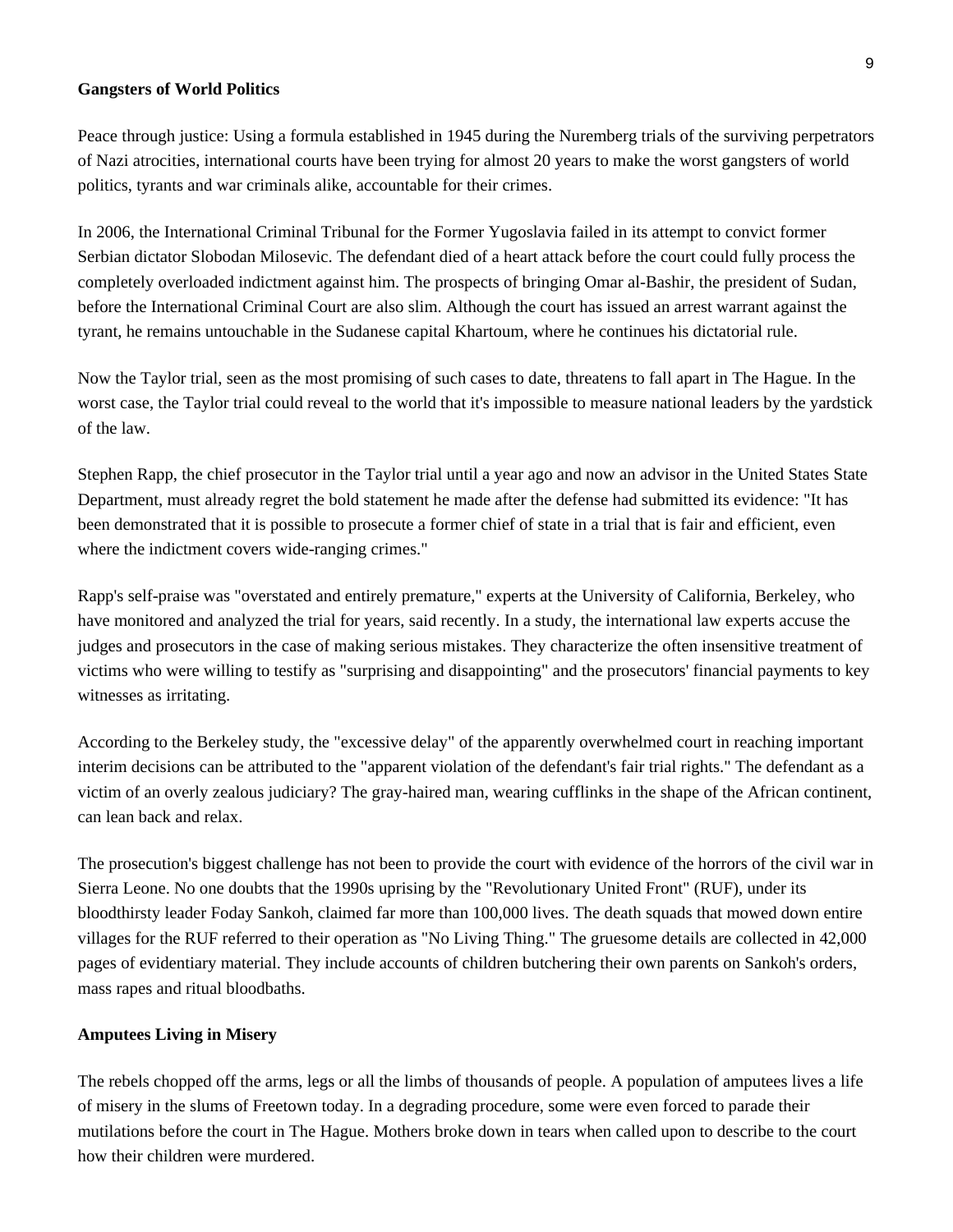RUF ringleaders were convicted and imprisoned for these crimes in other trials in Freetown. Only the most important of the trials was moved to The Hague, for security reasons.

It is unsettling enough for the victims, after being put through the ordeals of traveling from the broken end of the world to the high-tech courtroom in the Netherlands, to arrive there and be told that the suffering they endured is not the central issue in this trial. In The Hague, far away from the scene of the crime, the unspeakable things that were done to the witnesses at home are reshaped into the cold, hard facts the legal experts call the "crime base."

In The Hague, all of this is nothing more than background noise for the "linkage," or establishment of a legal connection between the distant catastrophe and the ultimate responsibility being attributed to a polite man sitting in the corner who sometimes flips through *Newsweek* when he's bored.

Charles Taylor, who has been held at the tribunal's prison in The Hague's Scheveningen district for the last four years, was allegedly the mastermind of the carnage in neighboring Sierra Leone. After seizing power in Liberia with no less brutal means in 1996 and having himself elected president, he allegedly fueled the civil war in Sierra Leone with arms shipments. For years, politicians and legal experts alike were convinced all of this was done out of pure greed. Taylor, whose reputation as a swindler had already preceded him as a young man, was allegedly trying to gain control over the hugely productive diamond mines in Sierra Leone.

Taylor's lust for diamonds is the link prosecutors have tried to establish. So far, however, they have not managed to offer convincing proof of this crime story in public court hearings. The most important witness, former RUF commandant Foday Sankoh, one of Taylor's comrades from the wild days, died of a stroke years ago.

His successor in the RUF, Issa Sesay, testified as a witness for the defense in The Hague. Despite days of crossexamination Sesay, who has already been sentenced to a 52-year prison term and therefore has nothing to lose, continued to insist that Taylor had had nothing to do with the arms shipments to the RUF.

Now much will depend on whether the court believes the man telling the cannibal stories.

#### **Prosecution's Problems**

The witness, who goes by the nickname Zigzag, spent days describing the gruesome massacres and acts of torture in which he had been involved. He also insisted that Taylor had given the orders to commit these atrocities himself, and that he had had no choice but to obey. If he had refused, Zigzag claimed, Taylor would have had him and his family killed. "It is the truth. Before God and man, that is what I am telling you," he told the court.

It didn't take much effort for the defense attorney to expose Zigzag as a cynical blusterer who was unable to name specific numbers, dates and places. He had killed so many thousands of people, he said, that he could hardly be expected to remember the individual cases.

Zigzag's testimony was shaped primarily by the desire to save his own skin. The defense submitted investigative files that suggest that the prosecutors had used excessive pressure when describing the legal situation to the witness. If he did not assign the full blame for his crimes to former President Taylor, the files read, he could expect to receive the worst possible sentence.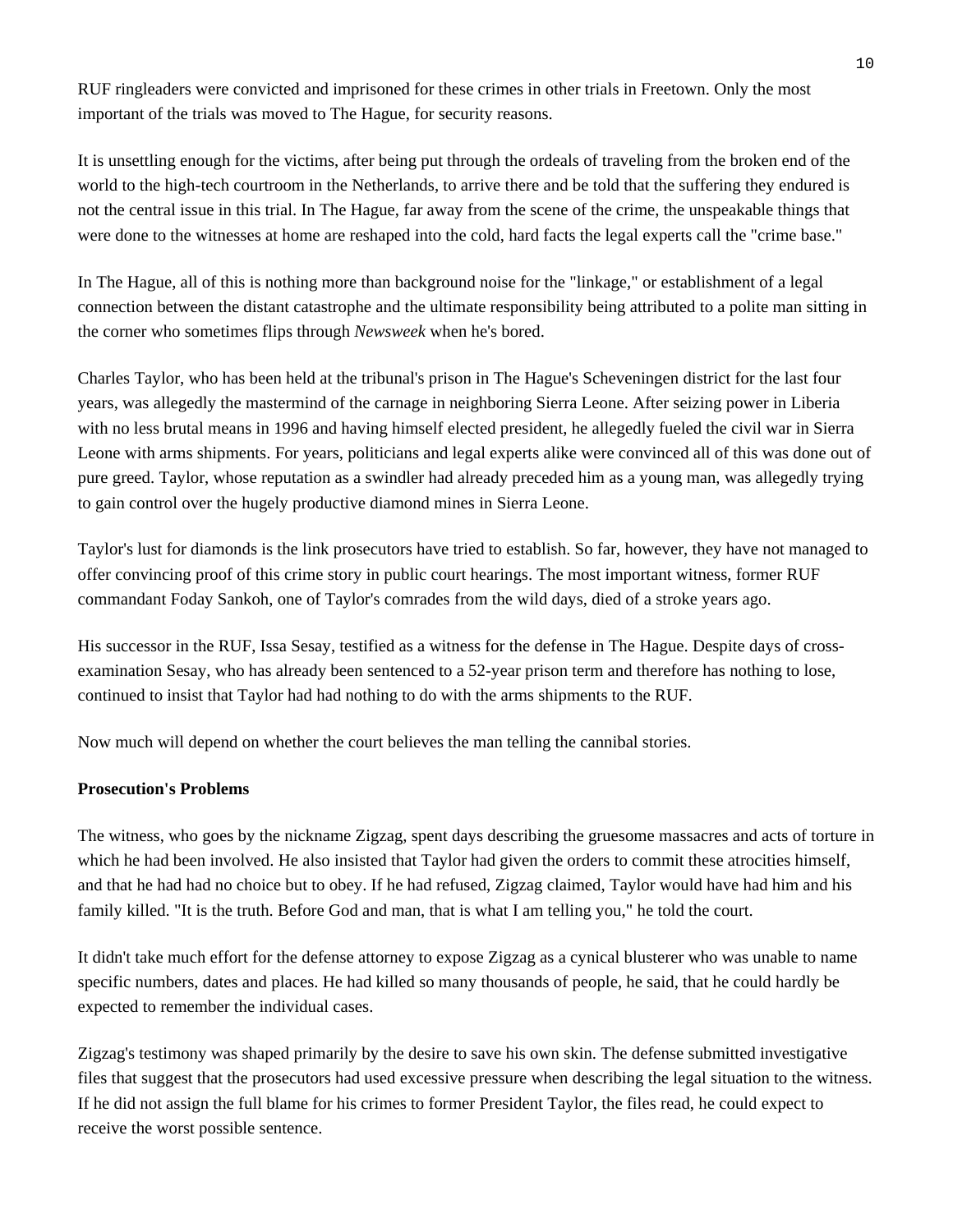If it was a ploy, it worked. Zigzag left the courtroom a free man, but not before his testimony had prompted the frustrated defense attorney to ask him whether he couldn't speak a sentence that didn't include the words "on the instructions of Charles Taylor."

#### **"No, I can't," he replied.**

With the exception of Zigzag, the prosecution was unable to call any witnesses publicly who could credibly confirm, based on their own experiences, that Taylor was in fact the source of the weapons that were supplied to the RUF in Sierra Leone. Zigzag is also the only one who claims that he brought home a diamond from Sierra Leone ("a large passport-sized shaped like a human head") and gave it to Taylor.

#### **Dealing with Bribery Accusations**

Other witnesses could only report indirectly on the diamond-weapons link to Taylor, but the credibility of some was damaged by the claim that they received payments from the prosecutors. "We have never paid a witness for his testimony," says Chief Prosecutor Brenda Hollis, noting that all funds were paid in the form of reparations.

But the defense believes that it can prove that the investigators in Sierra Leone and Liberia used substantial financial promises in an attempt to convince witnesses to make false statements. Only a few weeks ago, Taylor's attorneys presented the court with at least a dozen secret payment orders to potential witnesses, coupled with the spectacular motion that the prosecutors themselves should be prosecuted for "contempt of court."

The judges are apparently struggling with how to deal with the bribery accusations. A decision, which is expected in the next few days, could result in the trial being taken back to square one.

The difficulties the prosecution has had in finding credible witnesses are reflected in the attempt to turn the stuff of gossip columns into evidence. When Woody Allen's former partner Mia Farrow said that she remembered how British supermodel Naomi Campbell had told her about an uncut diamond Taylor had given her in South Africa in 1997, Campbell was summoned to appear in the courtroom in August.

But Campbell could not confirm that the messengers who had knocked on her door at night and given her the small bag containing the diamond were in fact coming from Taylor. "It is not abnormal for me to get gifts. I get gifts all the time. Sometimes in the middle of the night," Campbell said.

The prosecution was getting nowhere. With tears in his eyes, the former president complained about a web of "diabolical lies" against him. He told the court that this is what happens to the leader of a "small country" who becomes trapped in the slander mills of international politics. He said that he had acted as a responsible president and had tried to promote peace in neighboring Sierra Leone. "We heard that people were being killed and women were being raped there," he said. "We couldn't understand it."

#### **Hidden Assets**

This angel of peace has always liked playing the desperado. The politician always wore a white suit with an ornate silver-plated walking stick as he strolled through the Liberian capital, Monrovia. If enough people were watching, he would sometimes throw himself into the dust and beg God to forgive him for his sins. He once declared Jesus Christ to be the ruler of Liberia.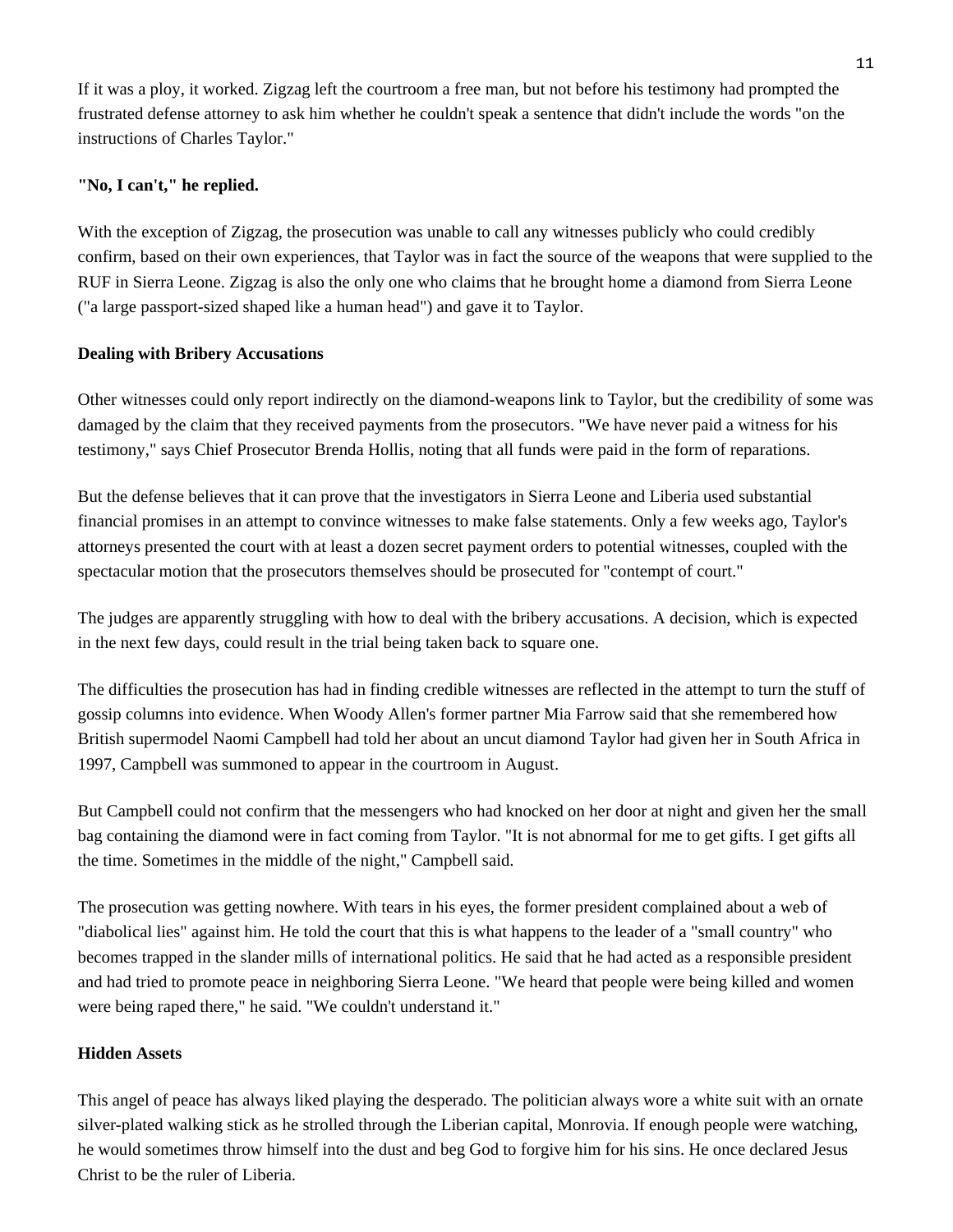Taylor, whose private fortune is estimated at up to \$3 billion ( $\epsilon$ 2.1 billion), even managed to plead poverty and collect legal aid. The prosecution deployed a task force to find Taylor's hidden assets.

The team managed to find one account with the Liberian Bank for Development and Investment. Some \$24 million  $(\text{€7.1 million})$  were deposited into the account between 2000 and 2003, but when the investigators discovered the account, it was empty. Millions in cash had been withdrawn a short time earlier.

The Taylor case shows that condemning a politician politically and doing so in a fair trial are two different things. Convicting someone "several levels above the direct perpetrator" of a crime, says prosecutor Hollis, requires "more time and more evidence. We have a very complex mix."

Many problems stem from the fact that the prosecution relied on the UN's political verdict. A 2000 UN report had drawn the investigators' attention to the Liberian president in the first place. According to the document from New York, there was "unequivocal and overwhelming evidence that Liberia has been actively supporting the RUF at all levels."

But there was actually no evidence. For example, the UN report cited, as evidence of Taylor's alleged personal involvement in the arms trade, the fact that weapons that were -- presumably -- bound for Sierra Leone had been flown to Liberia on a plane belonging to one of Taylor's business associates. This is certainly suspicious, but it isn't evidence.

The impression that the UN sometimes bases its case on dilettantes was reinforced when, in the courtroom, Taylor's lawyers quoted from an internal letter written by the UN special envoy for Sierra Leone, who complained to headquarters in New York about the "amateurish" research being done by UN investigators in the Taylor case. According to the letter, compiling "chatty cocktail gossip" about the president was downright "journalistic."

The prosecution made the problem even worse by declaring the story of the diamond-hungry warmonger Taylor disseminated worldwide by the UN to be the equivalent of a crime under international law. Taylor, according to the 2003 indictment, was the head of a "joint criminal enterprise" with the aim of gaining "political power and control over the territory of Sierra Leone, in particular the diamond mining areas."

But the lawyers became entangled in their attempt to define the savage bloodbath as a major political crime. The defense pointed to a hole in the prosecution's case: It is still not a crime under international law to seize the natural resources of another country. But what was Taylor's criminal objective? "This very important element has led to some confusion," Chief Prosecutor Hollis concedes.

#### **Reinterpreting the Indictment**

For almost a year, as the trial continued, the court pondered over how it should respond to the objection raised by the defense. Finally, in February 2009, the judges rescued the prosecution, after heated debate, with a creative reinterpretation: In a second indictment, written in 2007, the prosecutors also charged Taylor with having systematically terrorized the civilian population of Sierra Leone. The terror itself, the judges explained, and not the diamonds, was the objective for which Taylor was in fact being charged with a crime. One of the judges who was against his colleagues' sleight of hand called it "brain-twisting."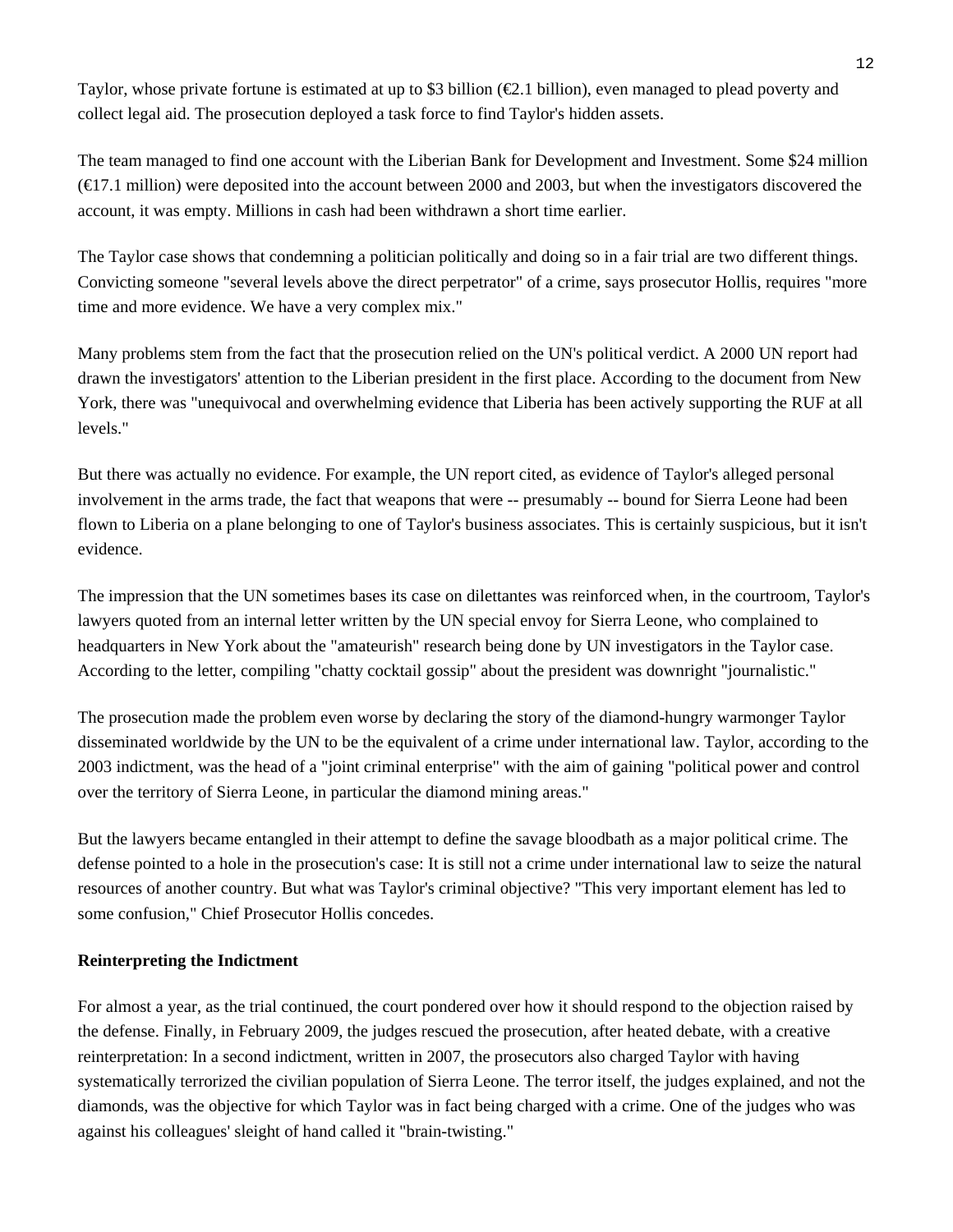But if the issue was terror, not diamonds, what was to become of the charges that the president of Liberia had procured diamonds? And what was the purpose of the RUF's attempt, allegedly ordered by Taylor, to assume power in Freetown?

Several studies by British experts do not attribute the carnage to Taylor's influence as much as to the rage of young, violent fringe groups against the corrupt post-colonial regime in an African country with such abundant natural resources.

Introducing all of this information into the case is no longer possible. The taking of oral evidence was long complete by the time the court had decided to reinterpret the indictment. Prosecutor Hollis is trying to rescue the case from a verdict of a lack of fairness. "The defense was on notice of what they had to defend the defendant against," she says.

But some insiders in The Hague believe it is only a question of the judges' courage as to whether the trial will end with an acquittal.

Peace through justice? In the Liberian capital Monrovia, where there is now a democratic government, the many supporters of the former president now in detention in Europe still go into raptures over the thought that he could return to Liberia one day. Bars throughout West Africa still show the video that Taylor's revolutionaries made when they assumed power. It shows them cutting off the ears of Taylor's ousted predecessor, Samuel Doe. Taylor's former brother-in-arms Prince Johnson is also in the video, as he sits at a table covered with beer cans and gives the torturers instructions.

Johnson is back in the limelight in Monrovia, where he is running for president.

*Translated from the German by Christopher Sultan*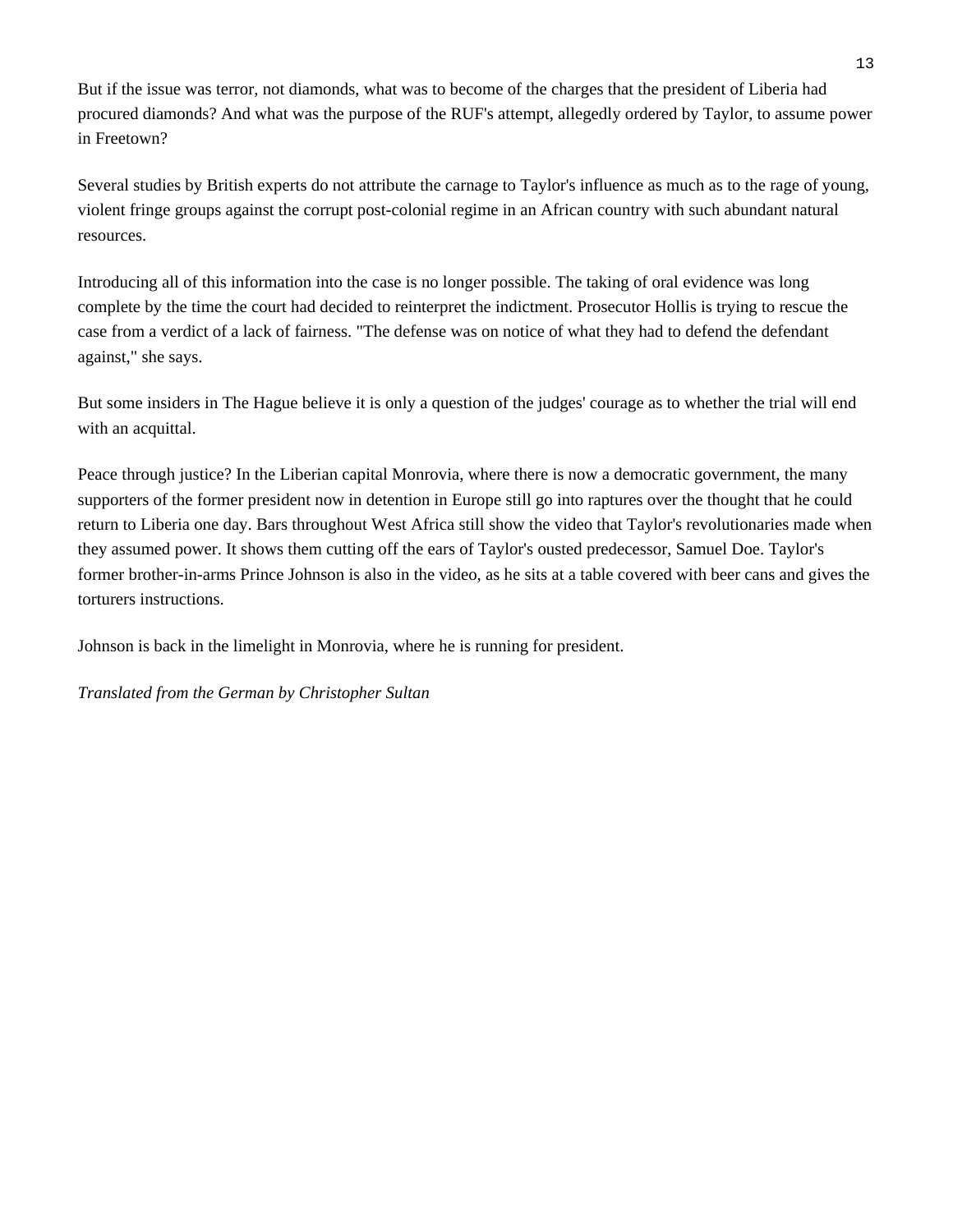Monday, 8 November 2010

# **Prosecution seeks life imprisonment for former Rwandan director**

The Prosecution Monday requested the International Criminal Tribunal for Rwanda (ICTR) to hand down life imprisonment sentence to former Rwandan Director in the Ministry of Women and Family Affairs, Jean-Baptiste Gatete, if convicted of offences allegedly committed in 1994.

"The only sentence he deserves is life imprisonment for each offence he may be convicted of. There is no little sentence that can be given," Trial Attorney Drew White told a Chamber presided over by Judge Khalida Khan, when presenting the prosecution closing remarks.

According to him, there was strong evidence presented before the court by prosecutions witnesses detailing about the killers and the victims and also what the accused did himself.

Gatete has denied charges of genocide, conspiracy to commit genocide, incitement to commit genocide and crimes against humanity.

His lead counsel Marie-Pierre Poulain requested for acquittal because of the allegedly prosecution's failure to substantiate the charges beyond reasonable doubts.

"The accused is presumed innocent and the prosecution bears obligation to prove its case. Since the prosecution chose to bring charges against him, then has to prove to the highest standard. The prosecution has failed to do so," the counsel submitted.

She cited several shortcomings including contradictions and hearsay evidence given by prosecution witnesses, saying, "This is a fundamental fault on the prosecution. We cannot take these inconsistencies lightly. They go directly to the root of the prosecution's case."

Gatete, who also served as mayor of Murambi commune in Byumba prefecture (Northeast Rwanda) between 1987 and 1993, was relieved of his duty amidst allegations of persecuting Tutsis. But soon after, he was appointed Director in the Women and Family Affairs Ministry then headed by Pauline Nyiramasuhuko, who is also on trial before the ICTR.

He was a member of the National Congress of former ruling party MRND and was active in party politics both at national and provincial level. He allegedly continued to control local police, gendarmes and militiamen in the Byumba and Kibungo prefectures after his dismissal and used his influence to organize massacres of Tutsis in both prefectures.

The defendant was arrested in Congo-Brazzaville on September 11, 2002, and subsequently transferred to the UN Detention Facility in Arusha. His trial started on October 20, 2009. The Defence closed its case on March 29, 2010 after fielding 27 witnesses while the prosecution closed its case on November 16, 2009 after calling 22 witnesses.

# FK/NI/ER/GF

© Hirondelle News Agency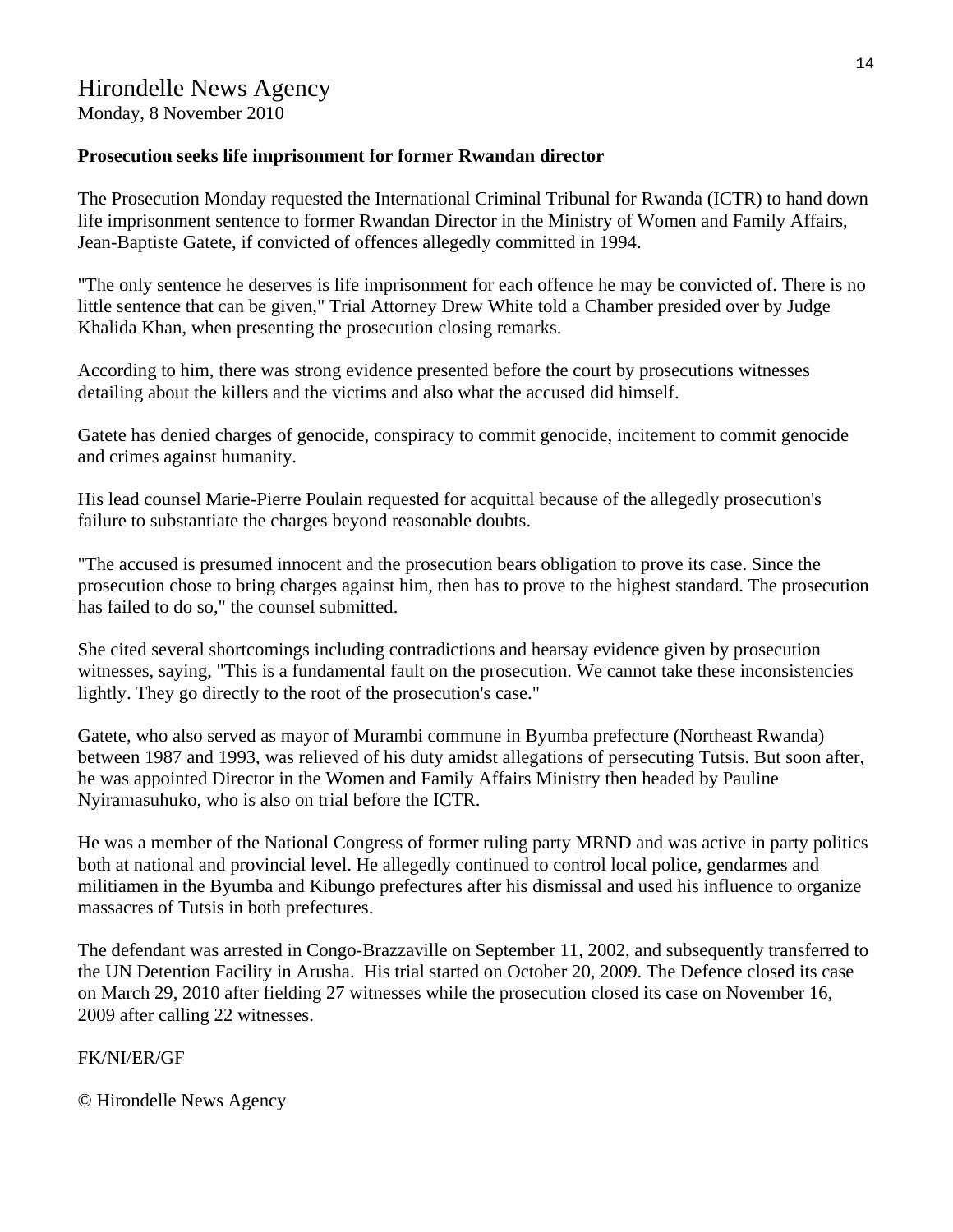# **[The shadow of the ICC](http://bosco.foreignpolicy.com/posts/2010/11/09/the_shadow_of_the_icc)**

### Posted By [David Bosco](http://bosco.foreignpolicy.com/blog/7)

According to the *Guardian*, the British ministry of defense is [investigating](http://www.guardian.co.uk/uk/2010/nov/09/british-military-iraq-war-crimes) several soldiers and interrogators for their conduct in Iraq.

A number of British military interrogators may face war crimes charges after members of their unit filmed themselves while threatening and abusing Iraqi detainees at a secret prison near Basra, the high court heard today.

The men have been referred to the Director of Service Prosecutions (DSP) after an investigation considered whether they had breached the International Criminal Court Act, which prohibits war crimes.

The ICC prosecutor, [Luis Moreno-Ocampo,](http://www.icc-cpi.int/menus/icc/structure+of+the+court/office+of+the+prosecutor/biographies/the+prosecutor.htm) has often insisted that the International Criminal Court can be a success even without many prosecutions of its own so long as the court alters the conduct of member states and their militaries. And he's pointed to some evidence that the court is having precisely that kind of effect, in places as different as Colombia, Sri Lanka, and Russia. Moreno-Ocampo has [argued](http://www.icc-cpi.int/NR/rdonlyres/CDF496C7-7BA7-4AA3-B670-1EE85BC3E3E8/281268/20091118ASPspeech.pdf) that the Russian military took the ICC into account when it planned its offensive in Georgia and that "armies all over the world… are adjusting their standards and rules of engagement" to ensure that they don't fall afoul of the court.

It's possible to see this British investigation as evidence of that behavior-changing effect; would the British have been as vigilant about prosecuting their own absent the ICC's looming presence? Of course the fact that these investigations are necessary points to a breakdown in prevention. And more fundamentally, skeptics will point out that relying on an abstract and almost unverifiable preventive function is mighty convenient for a court still struggling to secure its first conviction.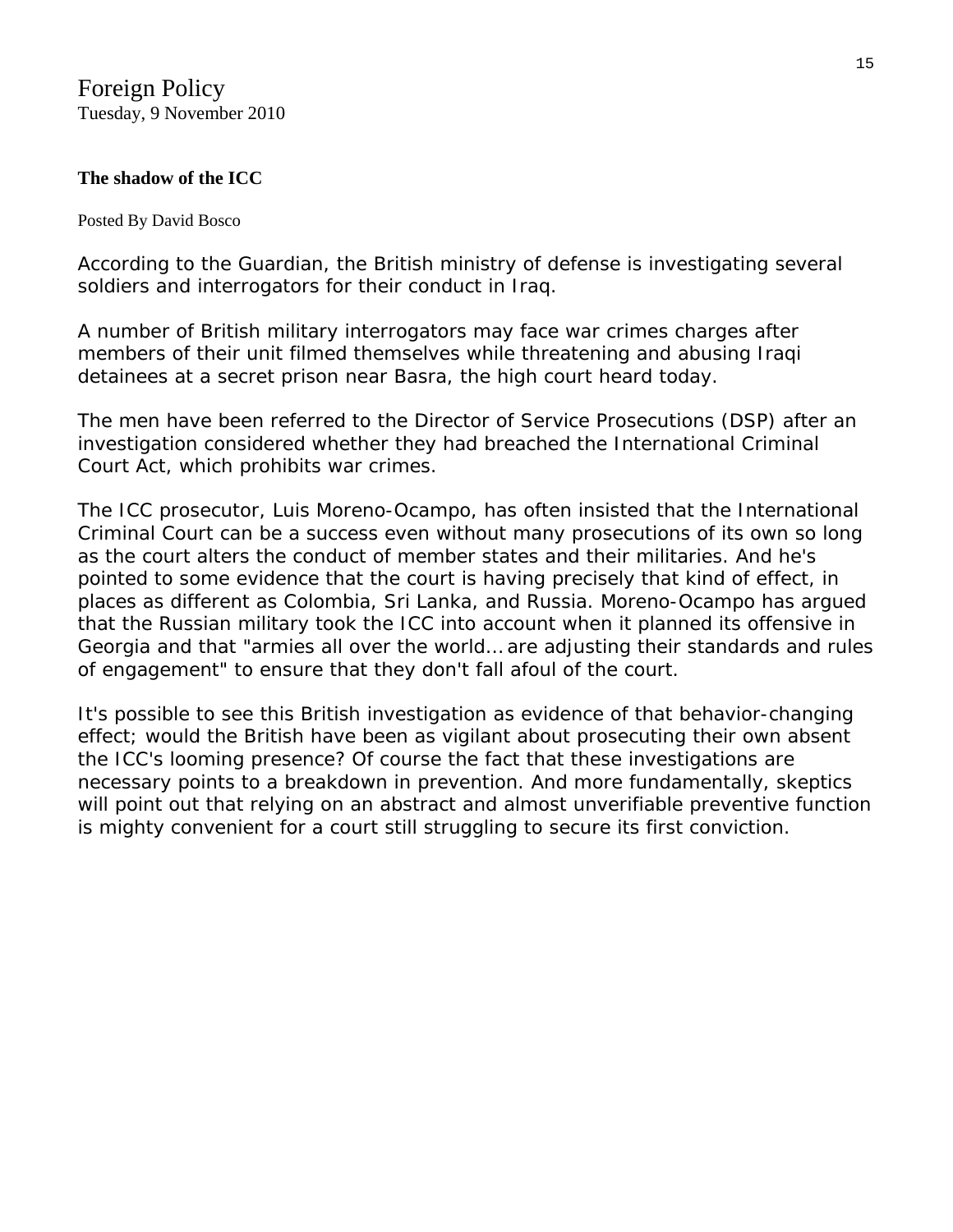# Emirates24/7 News

Tuesday, 9 November 2010

http://www.emirates247.com/news/special-court-for-human-trafficking-cases-set-up-2010-11-09-1.31

## **Special court for human trafficking cases set up**

By Mohammed Al Sadafy

Judge Ahmed Ibrahim Saif, Head of the Dubai Criminal Court has issued a resolution forming a new judicial circuit (the Criminal Department) competent to hear cases of human trafficking.

The new department will be under the chairmanship of Judge Fahmi Mounir. Dr Ali Galadari and Judge Mansour Al Awadh, are members.

Judge Saif said "the step of forming such judicial department aims to expedite the consideration of such issues and adjudication without prejudice to the rights of the accused in the provision of defence.

He told Emirates 24|7 that, "the number of trafficking cases referred by the Public Prosecutor to the courts of Dubai since the beginning of 2010 to September amounted to 14 cases.

"The estimated number of cases still under investigation of the Attorney General of Dubai is another 12 cases. They are still under investigation and will be referred to Dubai Courts immediately after the end of such investigation," said judge Saif.

Judge Saif disclosed "the Dubai Courts issued verdicts in some of the issues that have been referred since the beginning of the year, while others are still under trial.

He added "this important step comes in order to prevent the suffering of women victims in such cases, where some of them wish to return to countries while procedures require a fair trial."

He added that the decision to establish a judicial department competent to hear cases of trafficking in human beings comes in line with the UAE policy to fight trafficking in human beings and protect victims of these crimes.

He said the decision was issued in coordination with the Dubai Attorney General Counselor Khalifa bin Dimas. The department had initiated its work from November 7.

Judge Saif said the first hearing session is in a case to enable a victim to leave the UAE.

He also stated that the sessions would be public and if necessary, secret sessions.

The UAE has made great strides in reducing this dangerous international phenomenon. It is determined to continue these efforts and take a leading role in the establishment of international initiatives to curb it.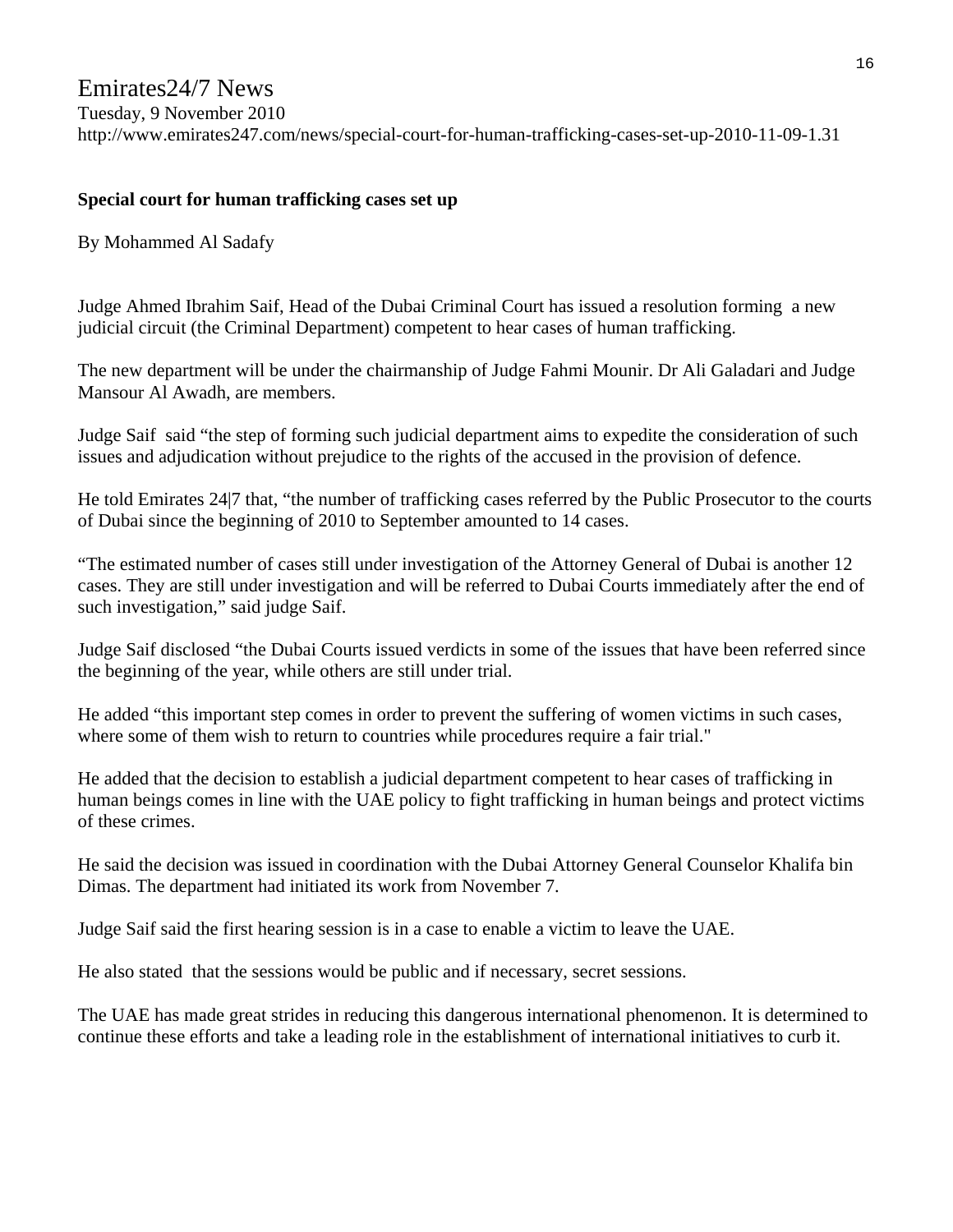# The Guardian Tuesday, 9 November 2010

# **British troops may face Iraq war crimes trial**



Interrogators at secret jail dubbed 'UK's Abu Ghraib' referred to chief military prosecutor.

September 2007 after the handover to *s face a trial for alleged war crime during their stint in the southern city. Images Photograph: Handout/Getty British troops leave Basra in Iraqi troops. British personnel may*

A number of British military interrogators may face war crimes charges after members of their unit filmed themselves while threatening and abusing Iraqi detainees at a secret prison near Basra, the high court heard today.

The men have been referred to the Director of Service Prosecutions (DSP) after an investigation considered whether they had breached the International Criminal Court Act, which prohibits war crimes.

The referral was accompanied by "a recommendation that he consider charges under the 2001 Act", Philip Havers QC, counsel for the Ministry of Defence, told the court. He added that Article 8 of the act defines and prohibits a number of actions as war crimes, including "committing outrages upon personal dignity, in particular humiliating and degrading treatment".

It is thought that three men have been referred to the DSP. A number of other military interrogators – some of them reservists with the Territorial Army, and the Royal Navy and RAF reserves – are also under investigation and could also face war crimes charges.

The disclosure came at the end of proceedings brought on behalf of 222 Iraqi men who were detained by British forces following the 2003 invasion, in an attempt to force a public inquiry into allegations of systematic mistreatment.

The court was told there was evidence that detainees were starved, deprived of shadowy facilities near Basra which were operated by the Joint Forces Interrogation Team. sleep, subjected to sensory deprivation, and threatened with execution at the